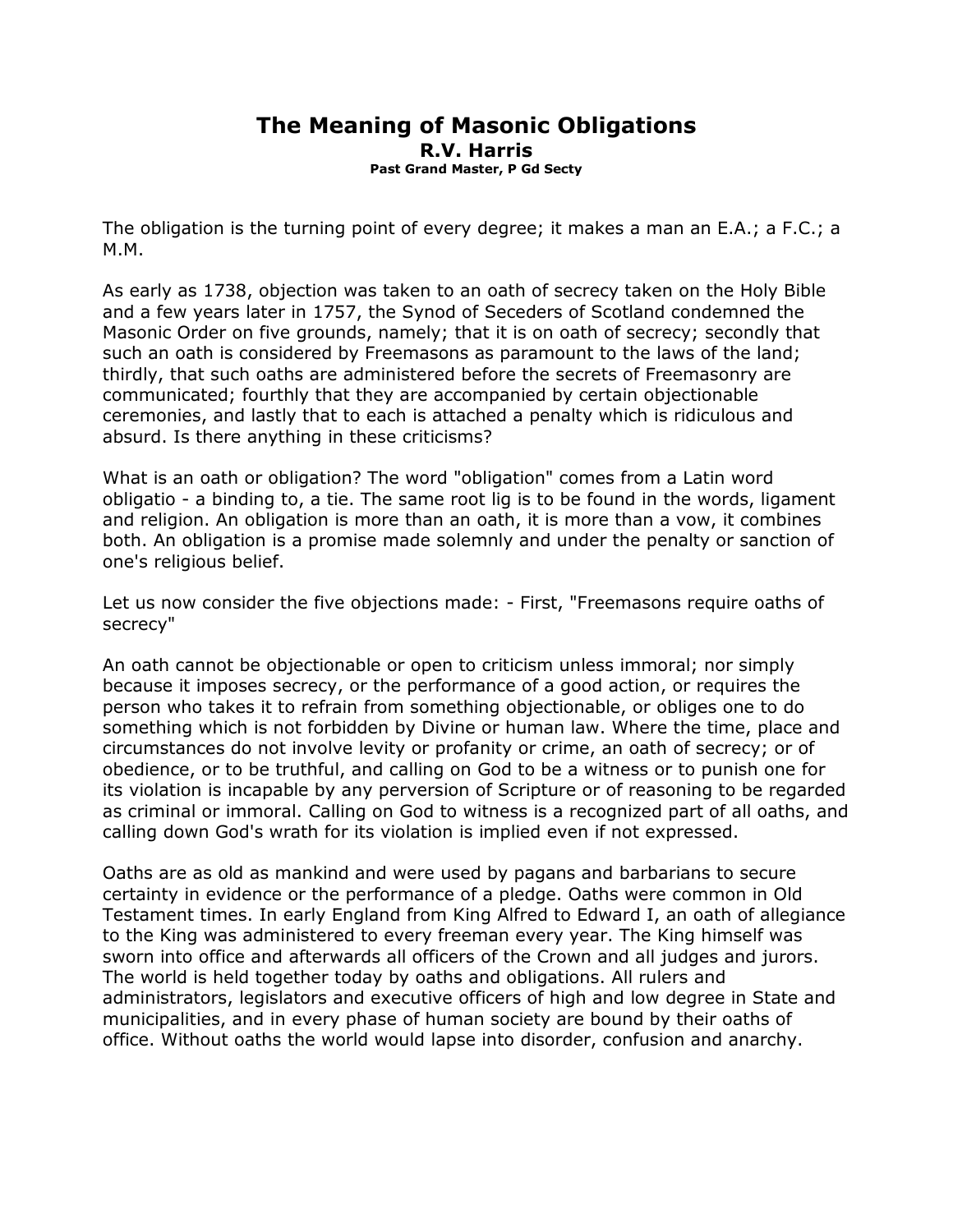In civil society we find that ties and obligations bind all men together. We speak of the marriage bond or tie; all fraternal orders, good, bad and indifferent, are built on formal obligations; as are all religious orders and societies. Baptism is a form of obligation and so are many Church ceremonies. If we ceased to administer oaths or obligations, society itself would be dissolved and, of course, all justice and right dealing.

The obligation in the Old Charges was very brief; "There are several words and signs of a Freemason to be revealed to you which as you will answer before God at the great and terrible Day of Judgment, you are to keep secret and not to reveal the same to any in the hearing of any person whatsoever but to the Masters and fellows of the said Society of Freemasons. So help me God." A Masonic obligation was originally taken "By the holy contents of this Book and Holy Church," or "So help me God and the holy contents of this Book."

Second; Are oaths "placed higher by Freemasons than the law of the land?"

To us, as Freemasons this is an absurd charge, for the observance of law and order and the duty of patriotism are primary duties imposed on all freemasons. Freemasonry is organized patriotism, standing for just laws, loyalty and cooperation. There is no room in Freemasonry for treason or disloyalty. Freemasonry is the enemy of communism and anarchy; does not tolerate the undermining of public virtue or social stability; and has no use for the man who plots behind the flag which protects him. "In the state you are to be a quiet and peaceable citizen, true to your government and j just to your country. You are not to countenance disloyalty or rebellion, but patiently submit to legal authority and conform with cheerfulness to the government of the country in which you live." A Masonic lodge is a guarantee of good order, and strength to the community, it stands for morality and law and for lawabiding citizenship. There are today thousands of Freemasons in positions of trust and responsibility in the state. No rebellion was ever plotted in a Masonic lodge for the Masonic obligation binds us to uprightness and fair dealing and there is not even a line or a syllable to support the charge or objection made to the contrary.

Third: "That the oath is exacted before the secrets of Freemasonry are made known."

This too is equally absurd, for it is obvious that if the secrets were made known first, the candidate would have an option as to whether he would take it. If an oath of secrecy is itself proper then the proper time for such an oath is before revelation and not after. If you wish to tell your friend a secret, you first exact a promise from him not to tell. The person to be bound knows what its general import is, whether an oath of allegiance to the King, or a declaration that he will not reveal the means of recognition such as the words, grips, and tokens, and he is assured that there is nothing therein contained which will conflict with his duty to God, his country, his neighbour or himself.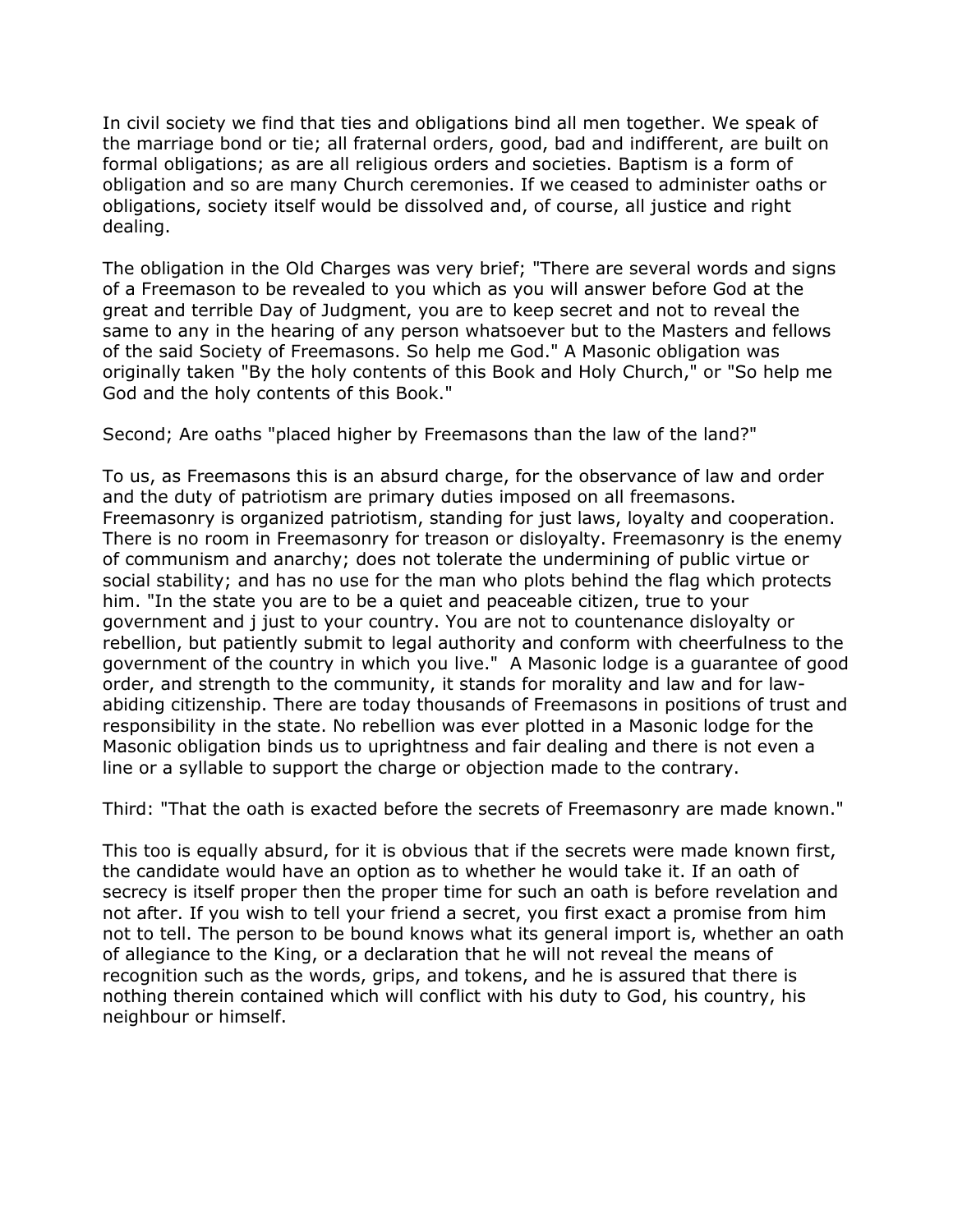The fourth objection is that "Masonic oaths are accompanied by certain ceremonies;" presumably the placing of one's hand on the Holy Bible and kissing it three times.

We all know that all oaths in all countries are accompanied by peculiar rites, obviously to increase the solemnity of the occasion. An ancient Hebrew placed his hand on the thigh of the person to whom the promise was given. Abraham said to King of Sodom - "I have lifted up my hand unto the Lord, that I will not take anything that is thine."

The Greeks placed their hands on the horns of the altar or touched the sacrificial fire, or extended the right hand to heaven and swore by the earth, the sea and the stars. The Romans laid their hands on the hand of him to whom a promise was given. In solemn covenants, oaths were accompanied by sacrifice and a portion of the hair of the victim's head was given to all witnesses. The ancient Germans solemnized the occasion by placing their hands on holy relics. A soldier placed his hand on his country's standard. In China to break a saucer or extinguish a light is regarded as imposing greater solemnity. The Jewish oath in court today is given with the hat on, followed by kissing the Old Testament. In English Courts, we have, since A.D. 528, held up the hand or kissed the Bible or placed the right hand on the Bible. The ancient Church approved of this ceremony as far back as the Council of Nice 321 A.D.

The last objection, namely that "the penalties are absurd and ridiculous" is perhaps the most difficult to answer. The criticism is made that not only are these penalties ridiculous and absurd but they are terrorizing and shocking. They are however, not to be taken literally, although Kipling records an instance where a Lascar crew carried out the penalty of the M.M. degree on one of their number who violated it! Some Freemasons who are timid and uninstructed may be disposed to accept this criticism.

Freemasonry is described as "the gentle Craft." Its teachings are brotherly love, relief, truth, Love of God, charity, immortality, sympathy and mutual help. Its penalties would naturally shock their timid minds. They come with some surprise and consternation, and there has been some agitation to simplify and modernize there obligations and their penalties.

It must be admitted that they are archaic and obsolete and altogether unintelligible to modern minds and so much misunderstood. It is contended that Lodges are schools in which men may learn the way of right living and high thinking; that Freemasonry exemplifies the spirit of humanitarianism, kindliness and charity and that vengeance and retaliation have no place in Freemasonry. It is argued that simpler penalties would be more sensible and more solemn and binding.

The fact is that these penalties were in everyday life in the 17th and 18th centuries; the 1600's and 1700's.

The English Court of Admiralty had jurisdiction from High water mark over the seven seas, and that above high water mark other Courts exercised their jurisdiction. The code of Henry VI, therefore, directed that the punishments of Admiralty should be inflicted at low water mark. They were terrible and barbarous; the prisoners hands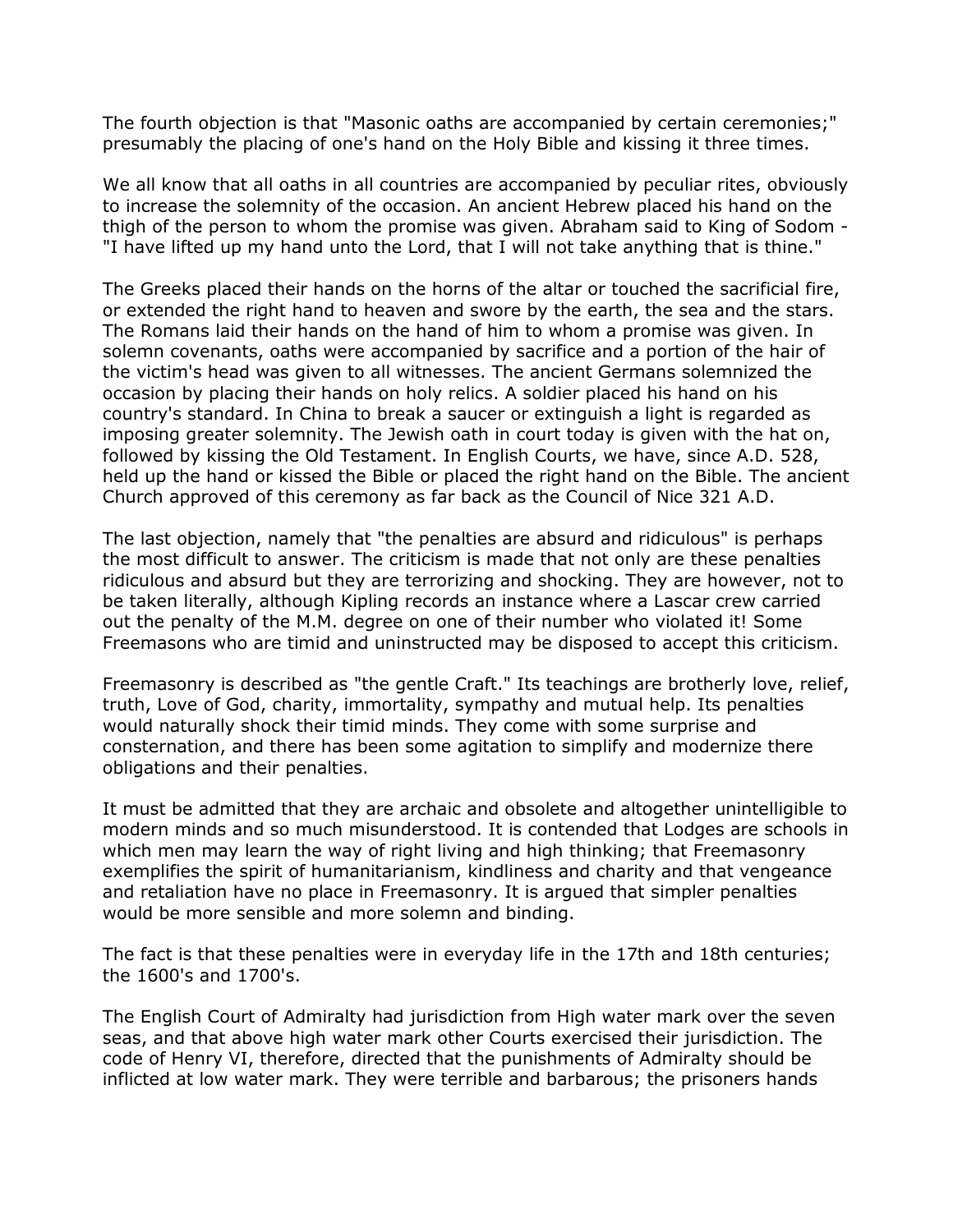and feet were tied; his throat cut; his tongue pulled out and his body thrown into the sea or buried at low water mark.

The Laws of the Friesians or Low Germans directed that for robbing a pagan temple, the criminal should be dragged to the sea shore and buried in the sands at low water mark.

By the Scandinavian code a creditor might subject his delinquent debtor to the penalty of having flesh torn from his breast and fed to the birds of prey; and convicts were adjudged to have their heart cut out, and you have the same penalty referred to in Shakespeare's "Merchant of Venice" for failure to pay a debt. The oldest codes prescribed exposure of the body of a criminal to the fowls of the air; or that it should be burnt to ashes and the ashes scattered to the four winds of Heaven.

In the Roman code perjury was punished by the tongue being torn out by the roots. In some codes a halter or cord about the neck was used symbolically to denote that the accused was worthy of decapitation or hanging or servitude or slavery. In England, until recent centuries punishments were horrible and inhuman. As late as the 17th century the punishments for treason and all crimes were absurd and severe. Until 1827, the penalty for theft in England and all Canadian colonies was hanging and there are numerous instances of this penalty for very petty thefts within the past one hundred and fifty years. Fortunately humanity has modified our penal methods; the punishment now fits the crime and fits as well the criminal.

Now Freemasonry adopted the present obsecrations and penalties at a time when they were familiar to everyone and regarded as proper and reasonable. No Freemason in his sane senses entertains the view that he may or is bound to take the law into his own hands and punish a brother Mason for violation of oath in the manner of the penalty of his obligation. We are all bound to observe the present laws of society, not those which have been repealed. The only Masonic penalty is suspension or expulsion; the scorn and detestation of the Craft.

An obsecration was, and is, part of all ancient and modern oaths. The Romans said; "May the gods destroy me!" or "May I die", for the offence of false swearing was not against man but against the gods, and false swearing was to be punished by the gods and not by man. "May the gods destroy me" means "I am so convinced of the truth of what I say that I am willing to be destroyed by the gods if what I say is untrue." There was no notion or agreement to submit to death at the hands of his fellows. When a Mason adds a penalty to his obligations he declares that he is worthy of such a penalty, if he speaks untruly, or that such a punishment would be just and proper. "May I die if this be not true, or if I keep not my vow" said the ancient. Not "may any man put me to death"!

In Masonic penalties there is an invocation of God's vengeance should the maker of the obligation violate it; and not a submission to human punishment. Man's vengeance is confined to contempt and infamy which the perjury incurs.